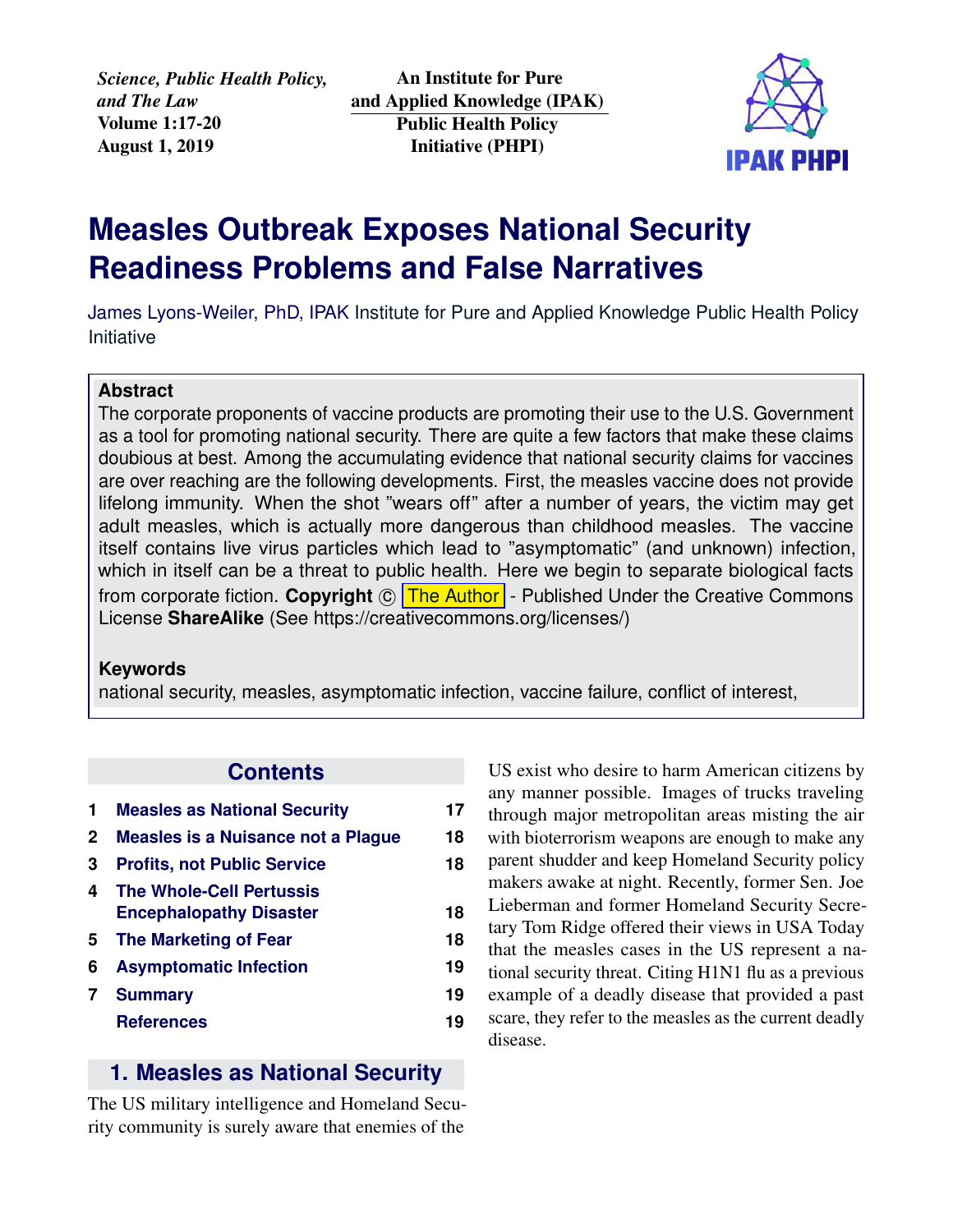# **2. Measles is a Nuisance not a Plague**

While their concerns over bioterrorism and national security are warranted, their hyperbole over measles morbidity and mortality is unfounded. According to CDC, the US had 450-500 deaths per year prior to 1960, in a population of 180,000,000 citizens. We had 4,000,000 cases per year. Any of those citizens who experinced measles and survived developed lifelong immunity. This contrasts with people vaccinated against measles with the MMR who now face news that as adults, they, too, might "need" an MMR booster. The US believes they are dependent on Merck to save us from measles and mumps – and to the extent the previously vaccinated require boosters for bouts of temporary immunity of increasingly short duration, the dependency is a construct, created by trust given to a corporation who has betrayed the public health trust time and again, with 55,000 fraud-based deaths from Vioxx.

## <span id="page-1-0"></span>**3. Profits, not Public Service**

Why is there only one measles vaccine in the US, and why does the Lieberman/Ridge narrative ring hollow? In my view, they have missed their mark completely by portaying the measles infections as a threat to national security in part because measles is not a deadly disease in the US. But more importantly, as I tweeted out last month, the fact that the entire recently vaccinated crew of a Navy ship (The USS Fort McHenry) is still quarantined at sea after her crew developed paratoditis – mumps in all but name – means that the MMR vaccine itself may be a serious threat to national security (this point was seconded by Robert F. Kennedy, Jr). [\[1\]](#page-2-2) In reality, every jab creates another patient (civilian or otherwise) dependent on future vaccination for their immunity, and there are signs of waning efficacy due to mutations that occur every year in both the wild type measles and mumps viruses and in the vaccine type, propagated by serial passages in cell lines. The evidence is all around us: outbreaks of mumps and measles in highly vaccinated populations, evidence of asymptomatic infection

and transmission of both viruses and the pertussis bacterium, pointing to the vaccinated as unknowing reservoirs of wild-type pathogens which cannot be eradicated due to the use of mismatched vaccines that make wild-type infections silent in some, and more deadly to others. The fact is that the US has no readiness plan to deal with waning vaccine efficacy of aging vaccines other than more increasingly futile boosters. And that is no plan at all.

# <span id="page-1-1"></span>**4. The Whole-Cell Pertussis Encephalopathy Disaster**

The horrific encephalopathy in newborns reported following whole-cell pertussis vaccination that led to the development of acellular pertussis vaccines was later denied by a false narrative of "unsubstantiated reports" and "rumors". For vaxtremists, only issues detected with epidemiological studies occur – and even when no such has been conducted, the absence of evidence carries the same weight as a gold standard double-blinded prospective randomized clinical trial. This habit is unscientific and unacceptable. None the less, medical historians have made great efforts in documentation of the wholecell pertussis disaster. Figure 1 is a timeline stylized from Howson. [\[2\]](#page-2-3) It clearly details and references adverse reactions dating from 1947 associated with the whole-cell pertussis vaccine. Even with documentation originating very early, production of multiple vaccines continued for over a decade before the "whole-cell" version of the vaccine is finally withdrawn and replaced with the current "acellular" vaccine. None the less, the "whole-cell" pertussis vaccine was destined to make its modern return in Brazil.

# **5. The Marketing of Fear**

<span id="page-1-2"></span>The fact is that the Lieberman/Ridge analysis is shallow because even a minor scratch beneath the surface shows a repeated pattern of the use of fear and exaggerated threats to maintain a multi-billion dollar governmental complex via which corporations routinely access billion dollar contracts. Since CDC and health departments are unwilling to pro-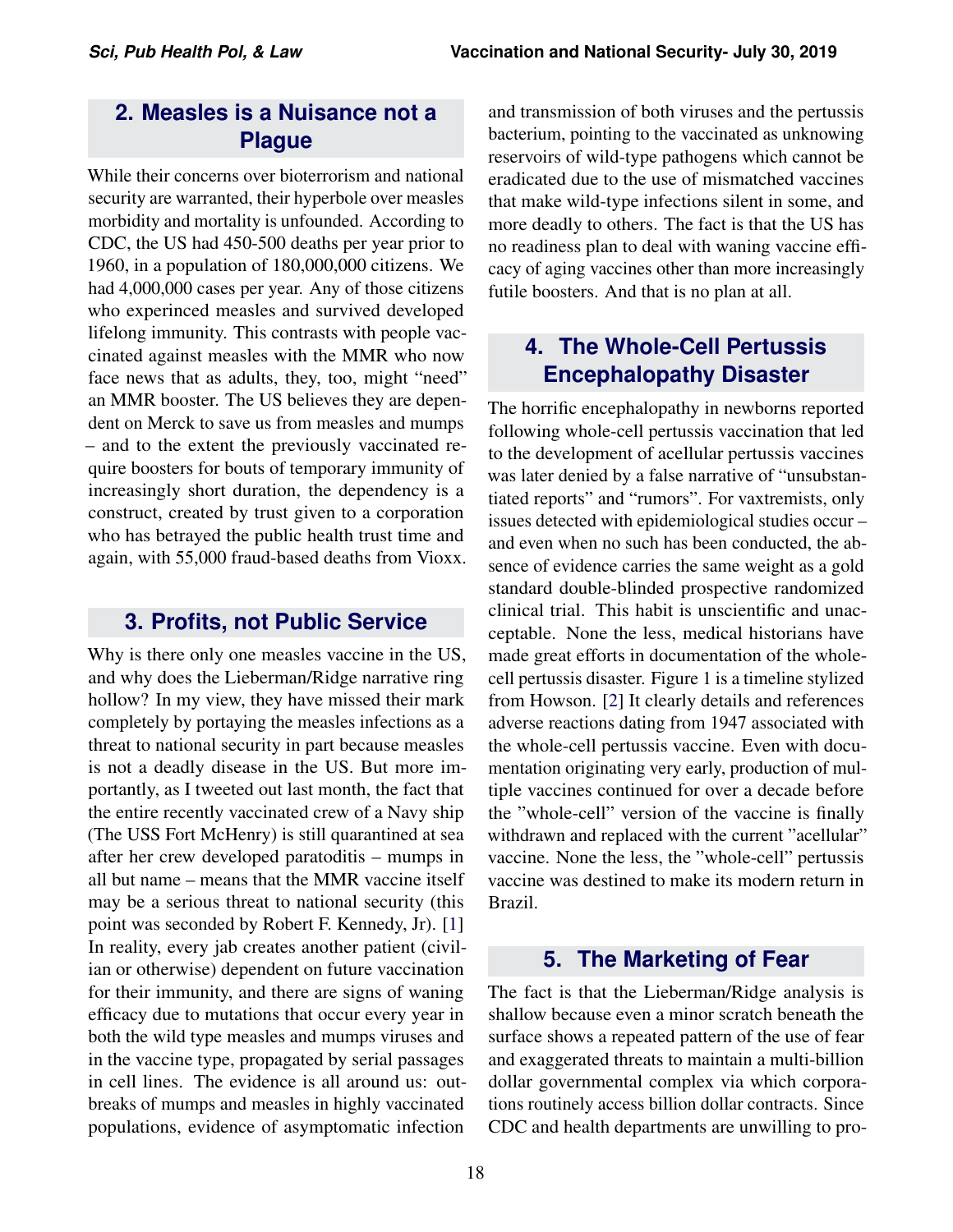|      | "First published report appear of      |
|------|----------------------------------------|
| 1947 | irreversible brain damage after        |
|      | whole-cell pertussis vaccine           |
|      | (Brody and Sorley) [3]"                |
|      | "Approximately a dozen companies       |
| 1948 | are manufacturing the DPT vaccine      |
|      | (Coulter and Fisher, 1985) "[4]        |
|      | "The Parke-Davis Quadrigen vaccine"    |
|      | (DPT combined with the Salk polio      |
|      | vaccine) is licensed. The vaccine      |
|      | is alleged to be particularly reactive |
|      | because of the effect of the           |
| 1959 | preservative on the pertussis          |
|      | component. Several lawsuits            |
|      | ensue. The vaccine is withdrawn        |
|      | from the market in 1968 (Coulter       |
|      | and Fisher, 1985). "[4]                |
|      |                                        |

**Figure 1.** Timeline of whole cell pertussis failure taken from narrative in Howson [\[2\]](#page-2-3)

vide full-spectrum public health policies founded on Science instead of shallow, one-note songs that lead inevitably and singularly to more vaccinations, the agenda is to use a cynical paternalism to induce an expectation of widespread unquestioning compliance for the eventuality of a bioterrorism attack.

The problem with this approach is found in its cynicism. Most vaccine refusal is derived from religious objections to the practice and to the manifestation of ill effects of vaccines that occur in some people which, in spite of the CDC's best effortd, are now impossible to deny. The awkward, ineffectual and legally questionable practice of government induced – and possibly coerced – censorship of discuasions of vaccine risk on social media has only served to increase distrust of government public health policies, compounding the mistrust derived from vaccine injury and death denialism amidst the growing recognition of flaws and alleged fraud in vaccine safety studies.

# **6. Asymptomatic Infection**

<span id="page-2-0"></span>If maintaining bioterrorism readiness is to be used to motivate support for increasingly extreme vaccination policies, which re: measles includes no

plan to deal with subclinical infections and asymptomatic transmission, nor any plan to accommodate those who will be injured, then certainly a fair and salient question is how much of the billions bilked from the US Treasury for an unnecessary Zika vaccine is being used to create readiness for a recombined Frankenstein bioweapon? Where was US readiness in 2014 and 2015 during the largest Ebola outbreak in history? The lack of readiness was then, is now and will be attributable to a private industry that has captured public agencies, has hijacked Congress, and that has dictated massively profitable agendas that have alienated and dischenfranchised much of the US public. I and others have been calling for safer vaccines and have laid out a clear path to renewing the public trust. These voices do not care to perpetuate contracts for Merck, GSK, or other vaccine developers. We care about accountability and product improvement, which are impossible without product liability.

## **7. Summary**

<span id="page-2-1"></span>Vaccine injury and death denial-based policies have failed, and mandates without exemptions designed to mask transmission chains will only serve to increase vaccine risk awareness and will further fuel mistrust of vaccine-centric public health policies in the US and abroad. Attempts to sustain public support for vaccination-based public health policy based on gross exaggerations of risks to childhood illnesses is irresponsible because it will likely backfire and reduce the public's confidence in calls to action when national security is a under sincere and credible imminent threat.

## **References**

- <span id="page-2-2"></span>[1] Robert F. Kennedy Jr. MMR Vaccine's Poison Pill: Mumps After Puberty, Reduced Testosterone and Sperm Counts . *Childrens Health Defense*, April 2019. **[Childrens HD]( https://childrenshealthdefense.org/news/vaccines/mmr-vaccines-poison-pill-mumps-after-puberty-reduced-testosterone-and-sperm-counts/ )**.
- <span id="page-2-3"></span>[2] Howson CP, Howe CJ, Fineberg HV, and editors. Adverse Effects of Pertussis and Rubella Vaccines: A Report of the Committee to Review the Adverse Consequences of Pertussis